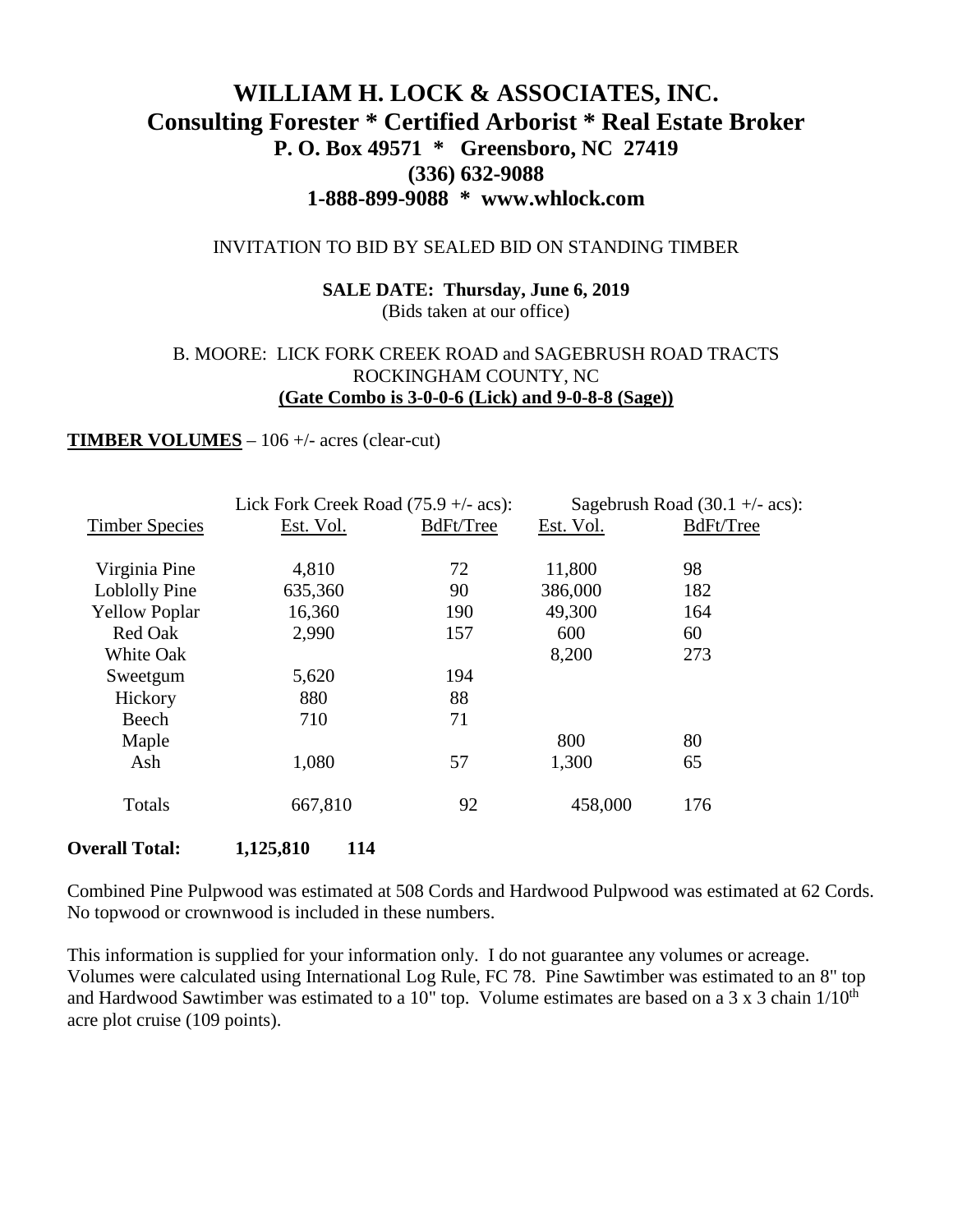Page Two Moore – Lick Fork Creek Road/Sagebrush Road - Timber Sale Sale Date: Thursday-June 6, 2019 at 11:00 am at our office

# **LOCATION:**

The Lick Fork Creek Road tract (Tax ID 163325) is located in the east section of Rockingham County on the east side of Lick Fork Creek Road. One main woods path leads into the block. There is a combo lock on the gate (3-0-0-6). The parcel is north of Highway 158 and adjoins Hogan's Creek. The Sagebrush Road tract (Tax ID 162995) is located in the northeastern section of Rockingham County at the end of Sagebrush Road just off of Worsham Mill Road. There is a WHL lock on the gate here (9-0-8-8).

# **BIDS:**

The Moore Tracts are being combined into one lump sum sealed bid sale. Bids will be accepted by **regular mail** if received by 5:00 pm on Wednesday, June 5, 2019 **OR** bids will be accepted by **email [\(whlock@whlock.com\)](mailto:whlock@whlock.com), telephone (336-632-9088), fax (336-632-9088), or in person** at my office until 11:00 am on Thursday, June 6, 2019. At 11:00 am on Thursday, June 6, 2019 all bids received will be recorded. The successful bidder will be notified within 24 hours of the bid openings. A 10% deposit may be requested to be delivered to William H. Lock & Associates, Inc. within 72 hours of the bid opening. The balance of the sales price is to be delivered at the sale closing. The seller reserves the right to refuse or accept any and all bids. Seller will consider all bids. The seller will be responsible for the timber deed preparation and forestry consultant fees. The buyer will be responsible for all other closing costs. A \$2,000 performance deposit will be payable at closing and held in a non-interest bearing trust account until satisfactory completion of logging. The performance deposit does not limit the buyer's liability.

### **PLACE OF SALE:**

The timber sale will be held at the office of William H. Lock & Associates, Inc. in Greensboro, NC. The office address is 375 S. Swing Road, Greensboro, NC 27409. Telephone and Fax: 336-632-9088; [Email:](mailto:Email:%20whlock@whlock.com)  [whlock@whlock.com](mailto:Email:%20whlock@whlock.com) 

### **CONDITIONS OF SALE**:

1. The Buyer shall have 24 months from the date of the timber deed to cut and remove all merchantable timber within the "Sale Areas". The "sale areas" are shown as single cross-hatched areas on the Timber Sale Map. The sale boundaries have been marked with pink flagging. No flagged trees marking the sale boundaries and no trees outside the flagged trees are to be harvested. "Creek Buffers" have not been marked due to the fact that the pine harvest areas are located along the upper slopes and ridgetops and are not located within the creek zones. In the event Buyer wishes to cross an existing creek and/or drain, WHL will have to give approval and Buyer will need to follow all existing rules and regulations regarding timber harvest activity pertaining to Streamside Management Zones, including Best Management Practices, Forest Practice Guidelines and all watershed rules and regulations.

2. The Buyer shall access the Lick Fork Creek Road tract along the one main woods path leading into the wooded sections of the tract. The Buyer shall access the Sagebrush Road tract from the existing farm/woods path leading into the wooded sections. The gravel road past the farm path leading into the existing home at the end of Sagebrush Road cannot be used at any time and the entire roadway must be open and passable by automobile traffic at all times. Any access routes will need to be installed and/or maintained according to all North Carolina Best Management Practices, Forest Practice Guidelines, and any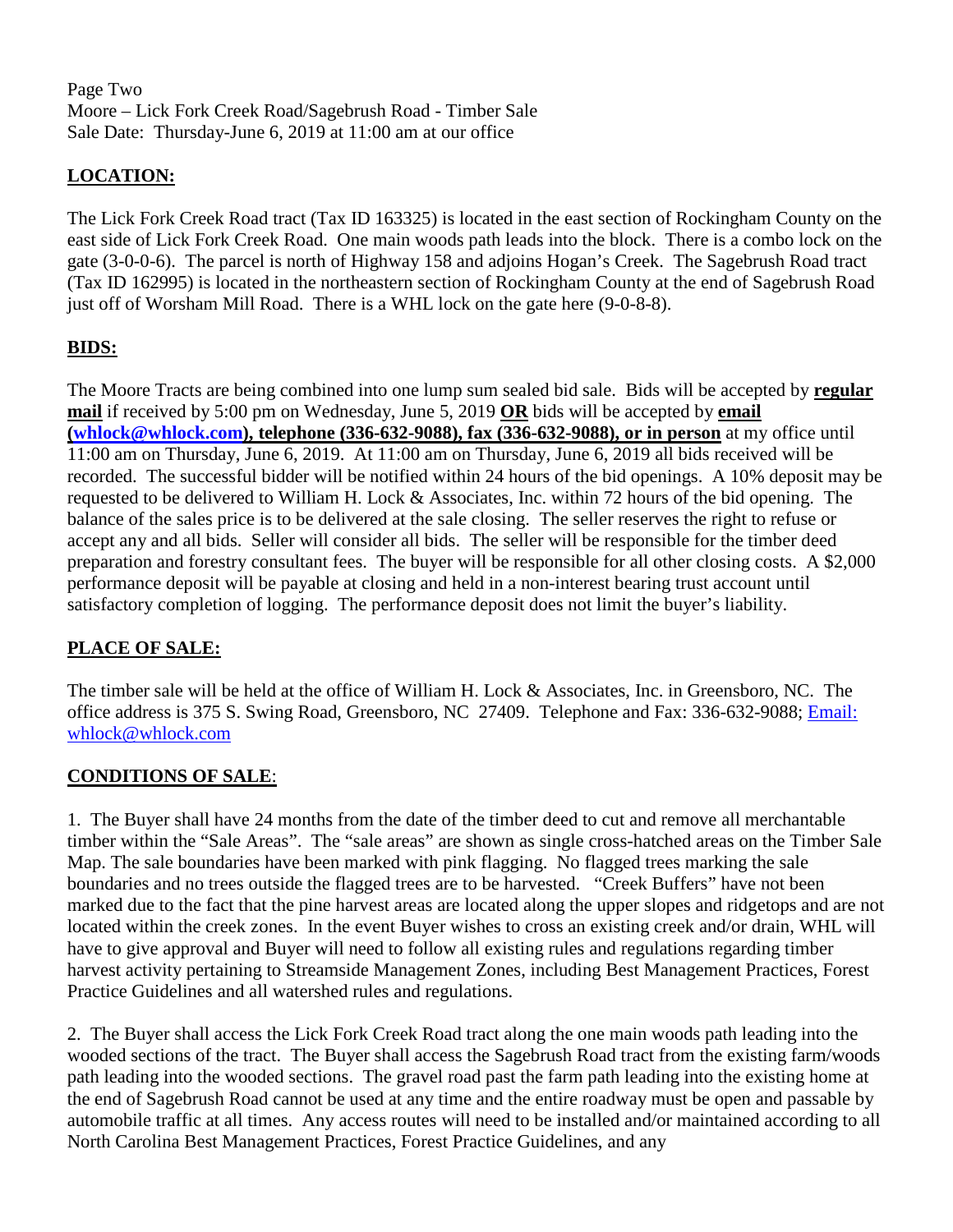Page Three Moore – Lick Fork Creek Road and Sagebrush Road - Timber Sale Sale Date: Thursday-June 6, 2019 at 11:00 am at our office

applicable river basin or watershed rules. The roadways must be left in similar condition at the completion of the harvesting operation as they were at the beginning of the harvesting operation, reasonable wear and tear accepted. Call W.H. Lock & Associates, Inc. if there are questions concerning access routes.

3. The Buyer is responsible for maintaining a clean site. No equipment parts, trash, tires or other debris created as a result of the harvesting operation shall be left on the property. It shall be the Buyer's responsibility to clean up any hazardous material or chemical waste spills including but not limited to Diesel Fuel, Hydraulic Fluid, Machine Oil, and/or Gasoline upon the subject property if deposited as a result of the harvesting operation. Responsibility will include any required remediation including but not limited to the removal of contaminated soils.

4. Harvesting operations must not interfere with any farming operations and farming operations must not interfere with any harvesting operations. Decking, loading or hauling will not be permitted in any existing open fields or pastures immediately adjacent to the timber unless approved by William H. Lock & Associates, Inc. If approved, open areas must be free of logging debris, smoothed when completed, and reseeded if necessary. Both tracts have active hunt leases. No logging activity will be allowed in food plot areas. If food plots are disturbed and/or destroyed, Buyer will be immediately responsible for paying damages and/or replacing food plots to their original undisturbed condition.

5. The Buyer is responsible for following all Federal, State, and local regulations regarding timber harvesting activities. If required, Buyer is responsible for obtaining any necessary permits or licenses required for timber harvesting. All logging operations must conform to North Carolina Best Management Practices, Forest Practices Guidelines, and any applicable river basin or watershed rules. In the event that a non-compliance situation is identified on the tract as a result of the harvesting operation, William H. Lock & Associates, Inc. will have the express right to suspend the harvesting operation until the situation is brought into compliance. No trees or other logging debris shall be left in or across the property boundary, sale cutting lines or logging access roads/paths.

6. All necessary sale harvest boundaries have been marked with pink flagging. Landowner guarantees the pink flagged sale boundaries. No flagged trees denoting the sale boundary shall be cut and no trees outside the boundary lines shall be cut. If trees marking the sale boundary are cut, North Carolina timber trespass laws may apply. No trees shall be cut to fall on a neighboring landowner's property or where potential damage may occur. If existing property corners are damaged or removed as a result of the harvesting operation, Buyer agrees to replace the markers at the correct surveyed location at their own expense.

7. Buyer agrees to notify William H. Lock & Associates, Inc., P. O. Box 49571, Greensboro, NC 27419 at least 7 days in advance of the beginning of the harvesting operation and at least 3 days in advance of the completion of the harvesting operation. The advance notice is to allow the hunt club members enough time to remove their hunting stands that may be affected by the harvest activity. The buyer and/or logger must complete a pre-harvest inspection with WHL & Associates prior to beginning any logging activity.

8. Seller or their Agent reserves the right, in its sole discretion, to require the termination of all timber harvesting in the event that weather conditions cause the land to become so wet that continued logging will cause excessive site damage and rutting. Seller agrees to extend the cutting time automatically for the